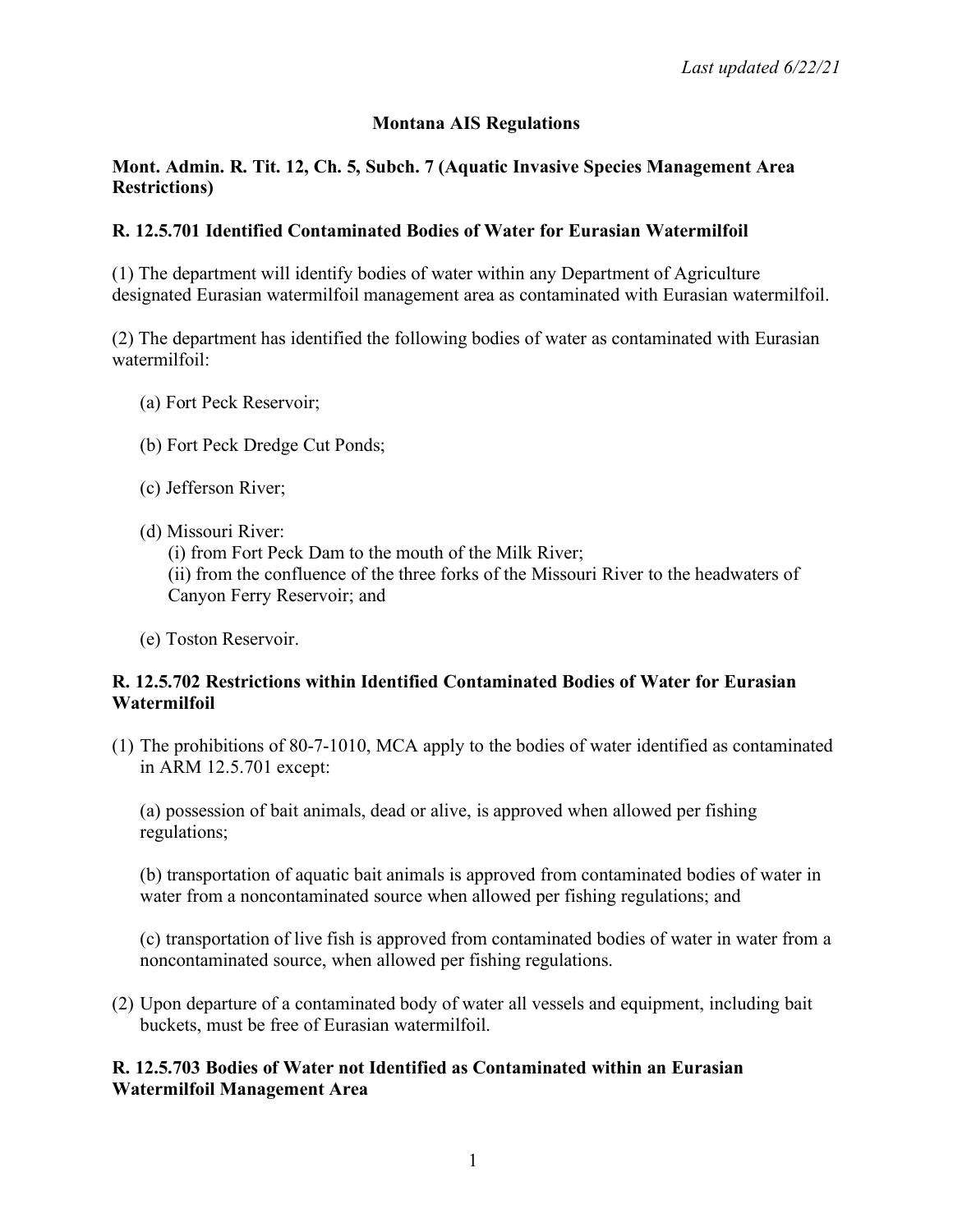(1) Any body of water not identified as contaminated within the boundaries of a Department of Agriculture designated Eurasian watermilfoil management area are subject to the regulations outlined in the current published fishing regulations.

## **R. 12.5.706 Identified Ares Threatened with Aquatic Invasive Species and Applicable Quarantine Measures**

- (1) Because of the known existence of aquatic invasive mussels in the areas defined in ARM 12.5.707, the department has identified all other areas of the State of Montana as an invasive species management area because of the threat of infestation of aquatic invasive mussels.
- (2) The department has determined the following quarantine measures are necessary to prevent the spread of aquatic invasive mussels:
	- (a) vessels and equipment approaching a department inspection station must stop for inspection as directed;
	- (b) vessels and equipment entering the state that do not approach a department inspection station must be inspected for aquatic invasive species prior to launching in any Montana water body, unless previously approved by the department for local use only;
	- (c) vessels and equipment traveling across the Continental Divide into the Columbia River Basin that have been used on waters outside of the Columbia River Basin must be inspected at a department inspection station prior to launching within the Columbia River Basin. The department will post approved inspection stations and operating hours at fwp.mt.gov;
	- (d) upon removing a vessel from any surface waters and before leaving the associated boat launch or parking area, all aquatic vegetation must be removed from the vessel, trailer, and equipment;
	- (e) transport of surface water is prohibited unless authorized by the department;
	- (f) live aquatic bait and fish must be transported in clean non-surface water where allowed in current public fishing regulations;
	- (g) reasonable measures must be taken to dry or drain all compartments or spaces that hold water, including emptying bilges, applying absorbents, and ventilation; and
	- (h) areas subject to inspection include but are not limited to:
		- (i) the exterior of the vessel;
		- (ii) livewells;
		- (iii) bait buckets;
		- (iv) ballast tanks;
		- (v) bilge areas; and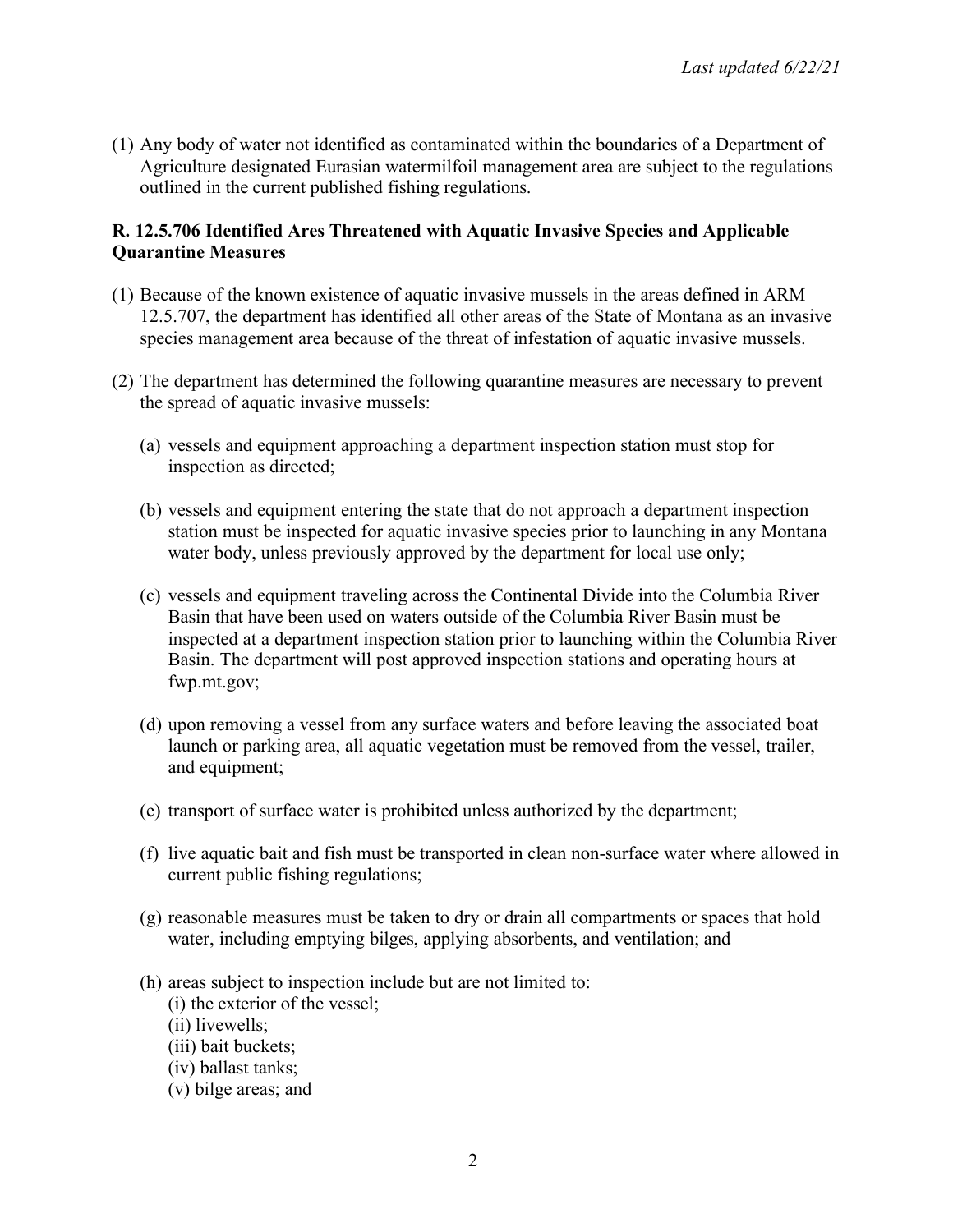(vi) trailer transporting vessel.

- (3) Any vessel at an inspection station found with invasive species, or any vessel containing residual water that has been in infested water in the last 30 days, will be decontaminated by AIS staff as arranged by the department. Infested waters that contain microscopic AIS species are identified on the map titled "Mussel-Infested States and Waterbodies" available at fwp.mt.gov. AIS staff shall refer to the map or to the most current known information.
- (4) Decontamination methods on vessels subject to (3) may include hot water washing, hot water flushing, and drying time, including interior portions of complex engine systems and pumps. A decontamination order may be issued that requires a drying period as directed by the department. The drying time will depend on weather conditions. During the drying period, the department may lock the vessel to the trailer to prevent launching. The department will be responsible for arranging the time and location to unlock the vessel when the drying time is complete. It is prohibited for anyone other than authorized department staff to remove the lock during the drying time. If a vessel requires a drying period as part of the decontamination process, then the vessel must pass a second inspection prior to launching in Montana waters in order to be considered decontaminated.
- (5) Upon inspection and/or decontamination, proof of compliance on any requirements will be provided and must be shown upon request.
- (6) Emergency response vehicles and equipment engaging in emergency response activities are exempt.
- (7) Violation of this rule is subject to penalty under 80-7-1014, MCA.

## **R. 12.5.707 Identified Bodies of Water Confirmed or Suspected for Aquatic Invasive Mussels**

- (1) The department has identified the following bodies of water as invasive species management areas because they are infested with confirmed or suspected aquatic invasive mussels:
	- (a) Tiber Reservoir (Lake Elwell).
- (2) The department has determined the following quarantine measures are necessary to prevent further spread of the species from these bodies of water:
	- (a) all vessels and equipment launched or having otherwise entered the water bodies listed in (1) must be inspected and, if directed by the department, decontaminated at a department decontamination station as required in ARM 12.5.706 prior to leaving the water body. The following are exempt:

(i) vessels approved by the department for local travel only (vessels approaching a department inspection station must still stop as directed pursuant to ARM 12.5.706);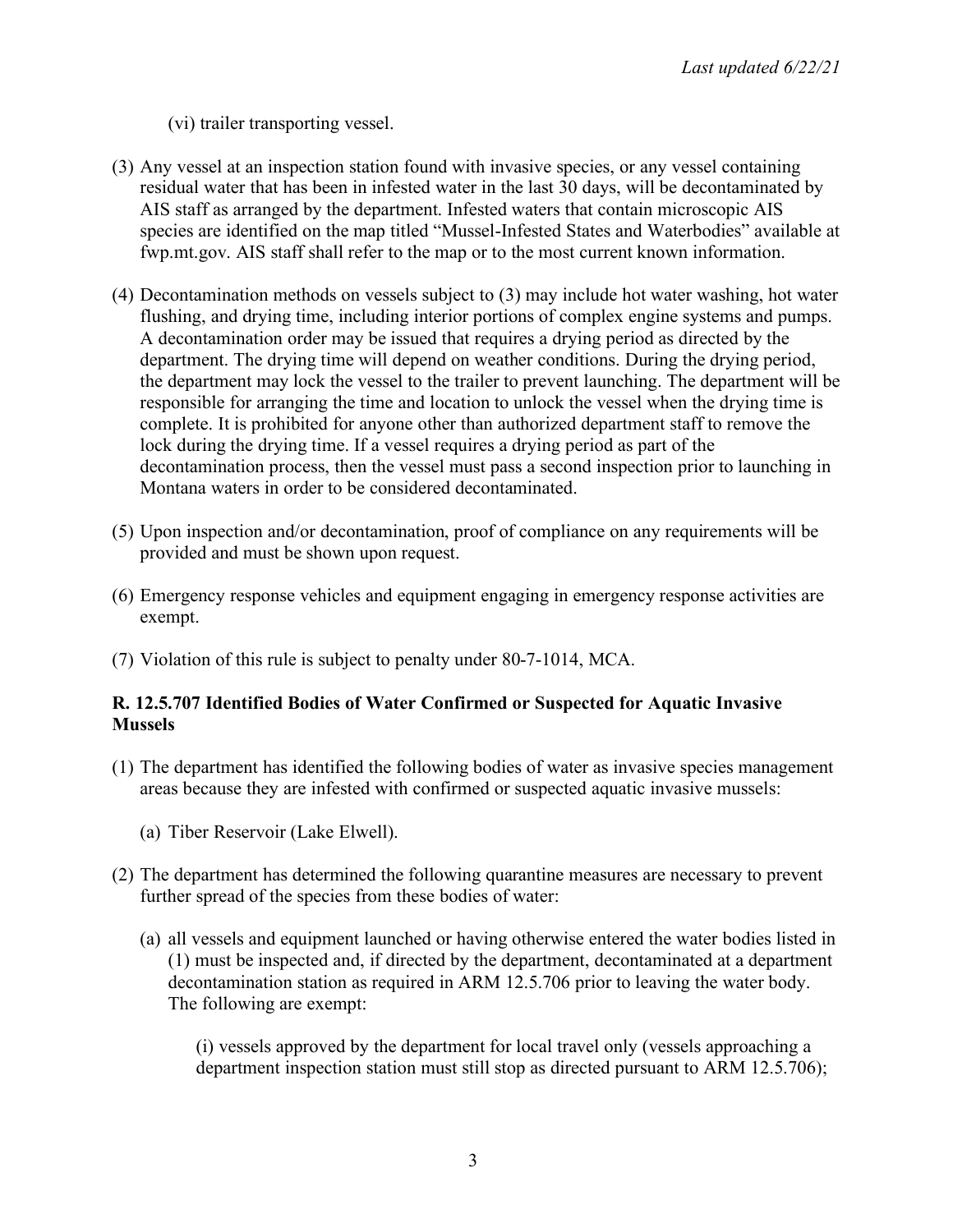(ii) emergency response vehicles and equipment engaged in emergency response activities.

- (b) when an approved or decontaminated vessel leaves the water bodies listed in (1), all aquatic bait and fish must be transported without water.
- (3) Any rules or regulations for boat ramps or boat launching on the water bodies listed in (1) operated by the Bureau of Reclamation are considered rules adopted pursuant to the authority of the department for enforcement of these sites.
- (4) Upon inspection and/or decontamination, proof of compliance on any requirements will be provided and must be shown upon request.
- (5) Violation of this rule is subject to penalty under 80-7-1014, MCA.

## **R. 12.5.709. Pilot Program for Flathead Basin**

- (1) Vessels and equipment traveling into the Flathead Basin that have been used on waters outside of the Flathead Basin must be inspected at a department inspection station prior to launching within the Flathead Basin.
- (2) Emergency response vehicles and equipment engaging in emergency response activities are exempt.
- (3) Violation of this rule is subject to penalty under 80-7-1014, MCA.

## **Mont. Admin. R. Tit. 12. Ch. 6, Subch. 22 (Exotic Wildlife)**

## **R. 12.6.2215 List of Prohibited Species**

- (1) The following amphibians are classified as prohibited species:
	- (a) African clawed frog Xenopus laevis; and
	- (b) North American bullfrog Rana catesbeiana.
- (2) The following crustaceans are classified as prohibited species: (a) Rusty crayfish - Orconectes rusticus.
- (3) The following fish are classified as prohibited species:
	- (a) Bighead carp Hypophthalmichthys nobilis;
	- (b) Black carp Mylopharyngodon piceus;
	- (c) Eurasian Ruffe Gymnocephalus cernuus;
	- (d) Grass carp Ctenopharyngodon idella;
	- (e) Round goby Neogobius melanostomus;
	- (f) Silver carp Hypophthalmichthys molitrix;
	- (g) Snakehead fish genera Channa and Parachanna (29 species);
	- (h) Walking catfish Clarias batrachus;